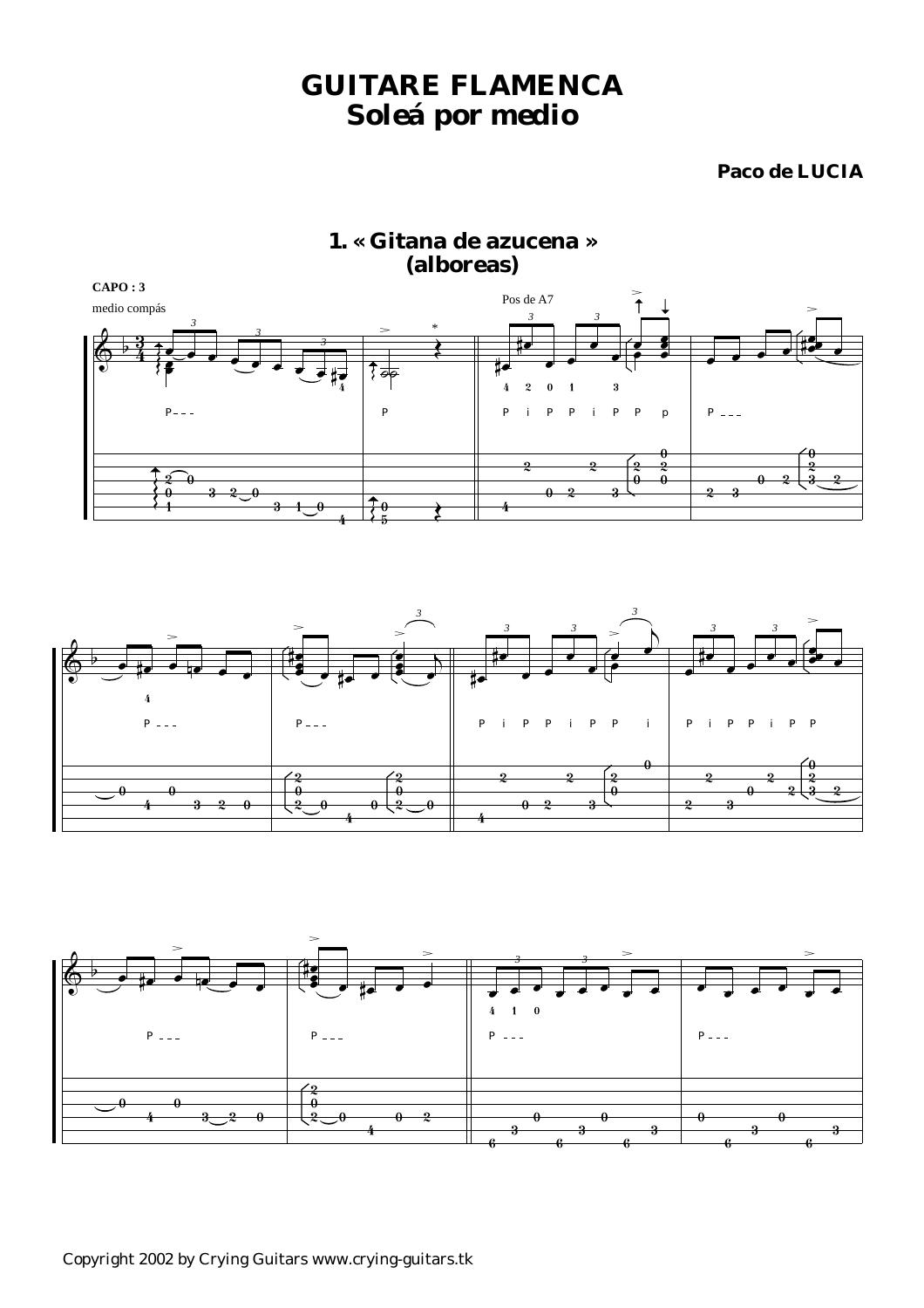







Copyright 2002 by Crying Guitars www.crying-guitars.tk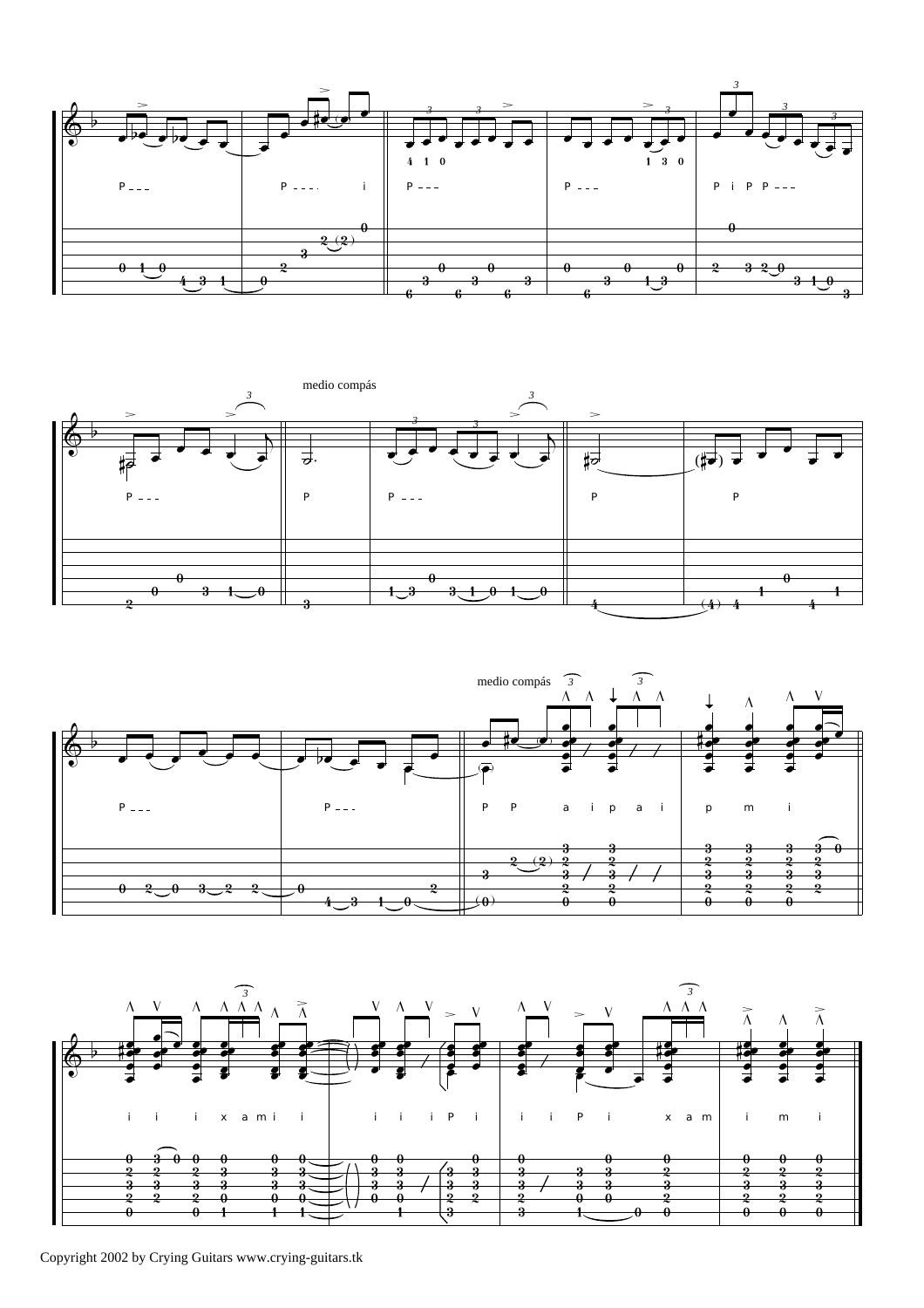# *GUITARE FLAMENCA Soleá por medio*

### *Transcriptions :* **Claude WORMS Paco de LUCIA**

## **2. « El día empezo a clarear » (bulerias por soleá)**